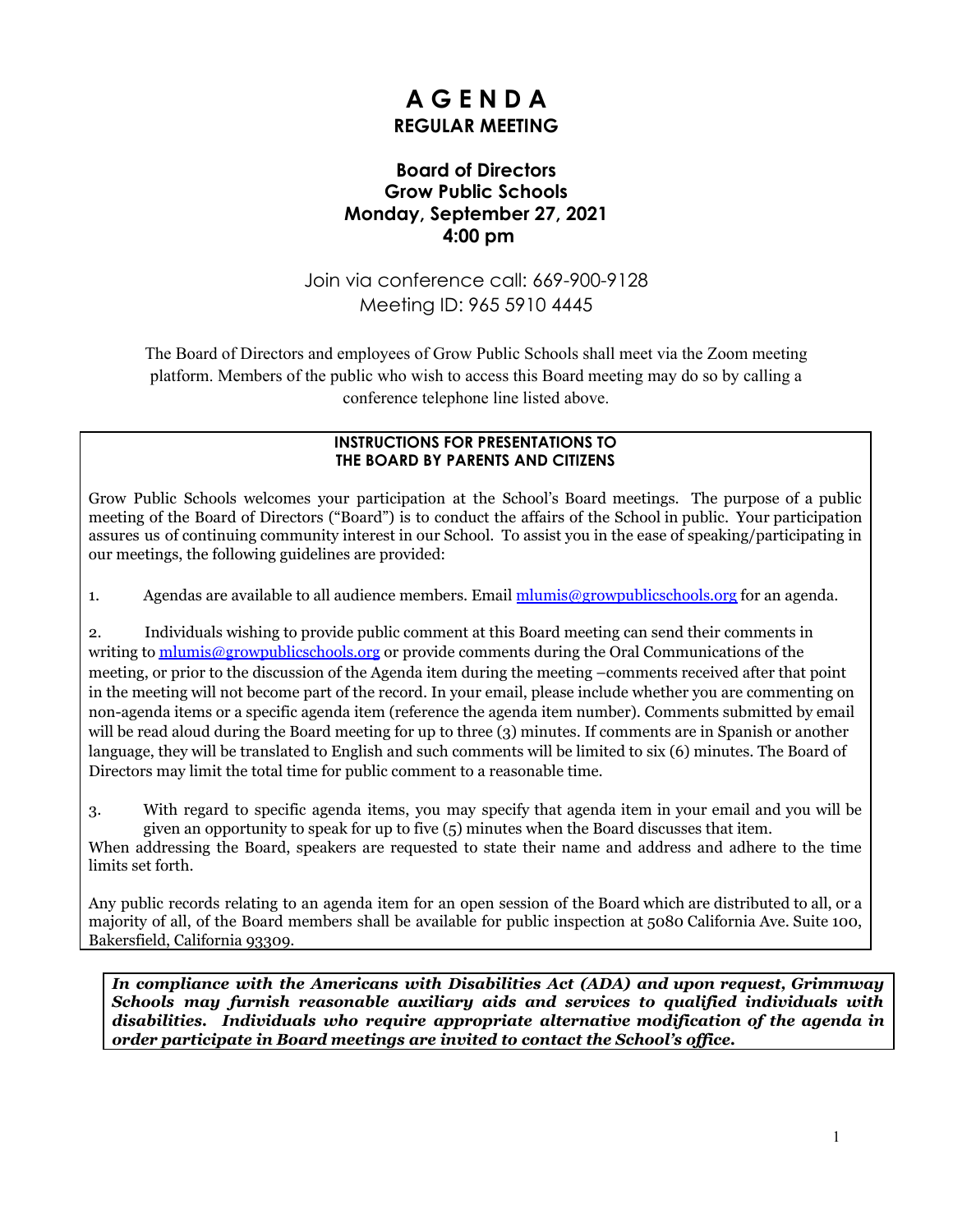### I. **PRELIMINARY**

*A. CALL TO ORDER*

Meeting was called to order by the Board President at

- *B. ROLL CALL* Present Absent Mr. Tom Mestmaker **\_\_\_\_\_\_ \_\_\_\_\_\_** Mr. Matt Look **\_\_\_\_\_\_ \_\_\_\_\_\_** Mr. Ernie Unruh **\_\_\_\_\_\_ \_\_\_\_\_\_** Mr. Manuel Pantoja **\_\_\_\_\_\_ \_\_\_\_\_\_** Dr. Jean Fuller
- *C. FLAG SALUTE*

### **II. COMMUNICATIONS**

- A. *ORAL COMMUNICATIONS:* Non-agenda items: no individual presentation shall be for more than three (3) minutes and the total time for this purpose shall not exceed fifteen (15) minutes. Ordinarily, Board members will not respond to presentations and no action can be taken. However, the Board may give direction to staff following a presentation.
- B. Brown Act & Conflicts of Interest Training Young, Minney & Corr, LLP
- C. For Information: Grow Public Schools Leadership Report
	- 1. Chief Executive Officer
	- 2. Chief Operating Officer
	- 3. Chief Academic Officer
	- 4. Principal Grimmway Academy Arvin
	- 5. Principal Grimmway Academy Shafter
	- D. August Fiscal Report

# **III. ITEMS SCHEDULED FOR ACTION REFERENCE**

1. Approval of Purchase Orders & Warrants & Credit Card III-A.1 Registers for August 2021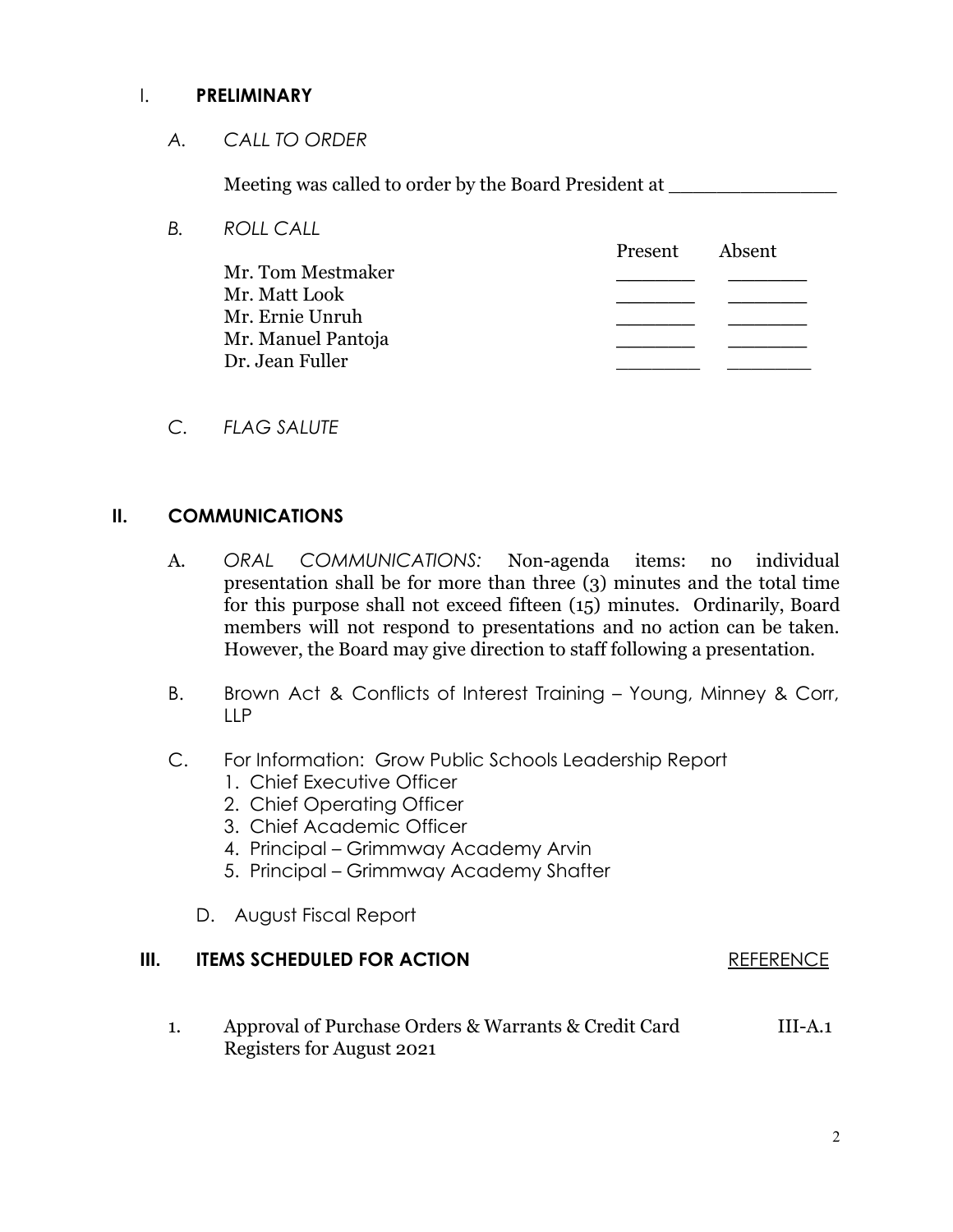|                      | It is recommended that the Board approve                | Motion:   |
|----------------------|---------------------------------------------------------|-----------|
| Action:              |                                                         |           |
| Agenda Item III-A.1. |                                                         | Second:   |
| Vote:                |                                                         |           |
| $\mathbf{2}$         | Approval of 21-22 Discovery Learning Partners Agreement | $III-A.2$ |

Discovery Learning Partners will provide professional learning and support to the instructional staff at Grow Public Schools in the form of lesson study and analysis, including facilitating curricular alignment between the ESY curriculum, Math, and Science standards.

| It is recommended that the Board approve | Motion: |
|------------------------------------------|---------|
| Action:                                  |         |
| Agenda Item III-A.2.                     | Second: |
| Vote:                                    |         |

# 3. Approval of Human Trafficking Prevention Policy III-A.3

AB 1227 requires schools to include human trafficking prevention education in grades seven through twelve as part of comprehensive sexual health education and requires human trafficking awareness training for school staff.

| It is recommended that the Board approve |         | Motion: |
|------------------------------------------|---------|---------|
| Action:                                  |         |         |
| Agenda Item III-A.3.                     | Second: | Vote:   |

### 4. Approval of Education of Foster & Mobile Youth Policy III-A.4

Foster and mobile youth face significant barriers to achieving academic success due to their family circumstances, disruption to their educational program, and their emotional, social, and other health needs. To enable such students to achieve state and charter school academic standards, the Grow Public Schools shall provide them with full access to educational programs and implement strategies identified as required by law and necessary for the improvement of the academic achievement of foster youth.

| It is recommended that the Board approve |         | Motion: |
|------------------------------------------|---------|---------|
| Action:                                  |         |         |
| Agenda Item III-A.4.                     | Second: | Vote:   |

### 5. Approval of Revised CSUB Clinical Practice Agreement (Teaching) III.A-5

Grow Public Schools will provide teaching experience through Clinical Practice teaching to teach candidates enrolled in the University's teacher training curricula. This is a one-year agreement.

| It is recommended that the Board approve |         | Motion: |
|------------------------------------------|---------|---------|
| Action:                                  |         |         |
| Agenda Item III-A.5.                     | Second: | Vote:   |